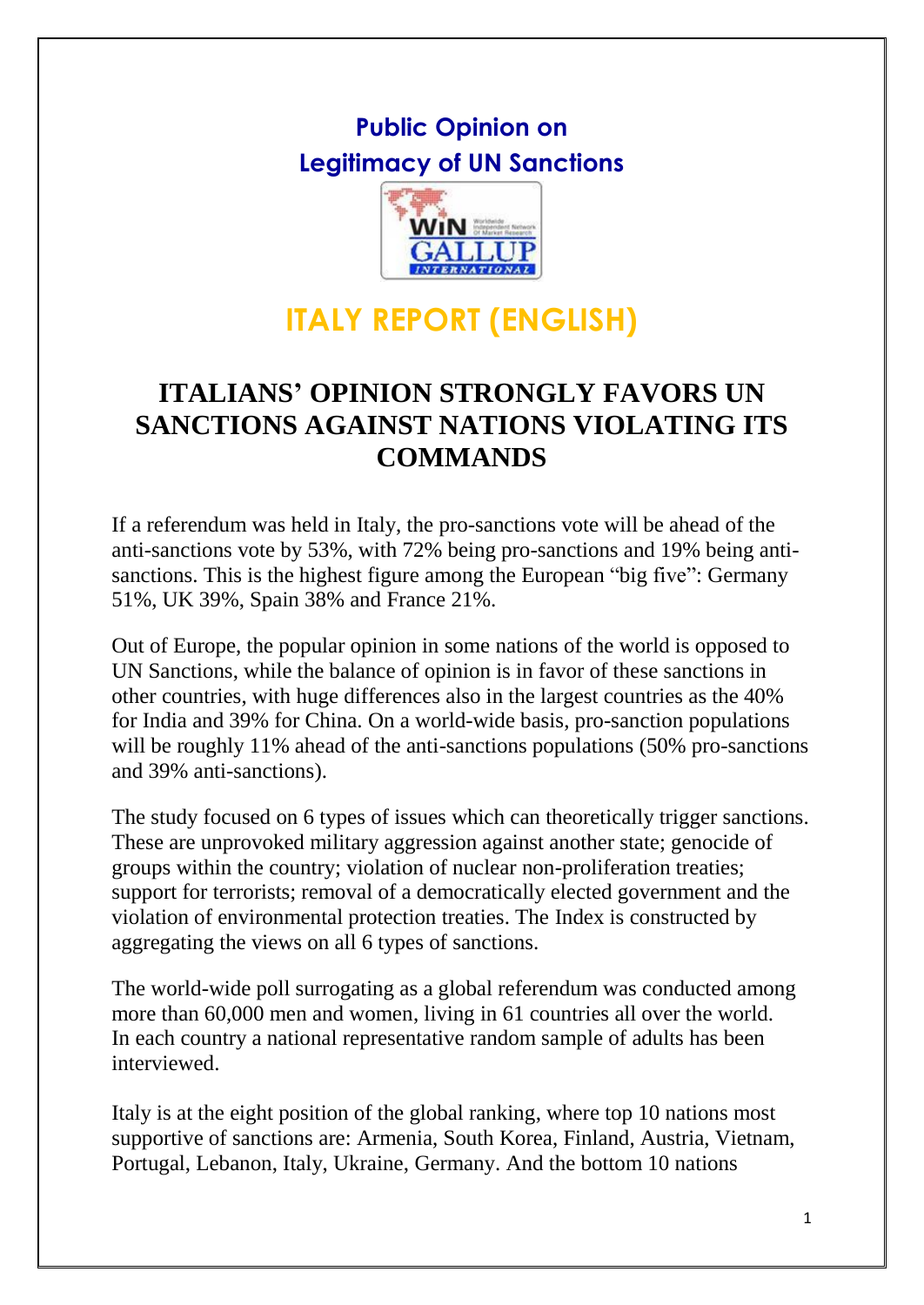opposing sanctions are: Thailand, Indonesia, China, Morocco, Panama, Argentina, Colombia, Philippines, Palestine, Serbia.

Average of Net Averages of 6 Type of Sanction for ITALY: **53** Average of Net Averages of 6 Type of Sanction for WEST EUROPE: **44%** Average of Net Averages of 6 Type of Sanction for ALL REGIONS: **11%**

Looking more in detail at the Italian results, the highest figure (56%) has been registered with reference to UN sanctions or punishment against a nation in case of genocide or systematic killing of any group in its own country, especially on the target of people aged 35-44 years and in the North-West region.

There was a very similar figure (55%) for violation of the nuclear nonproliferation treaty obligations or prevention of nuclear arms inspections.

Slightly lower figure (53%) with reference to the removal of a democratically elected government, with higher level of favour in the North-West region.

Finally, same level of favour (52%) in case of unprovoked military attack on another country, provision of financial support to terrorist groups and violation of the treaties on environmental protection.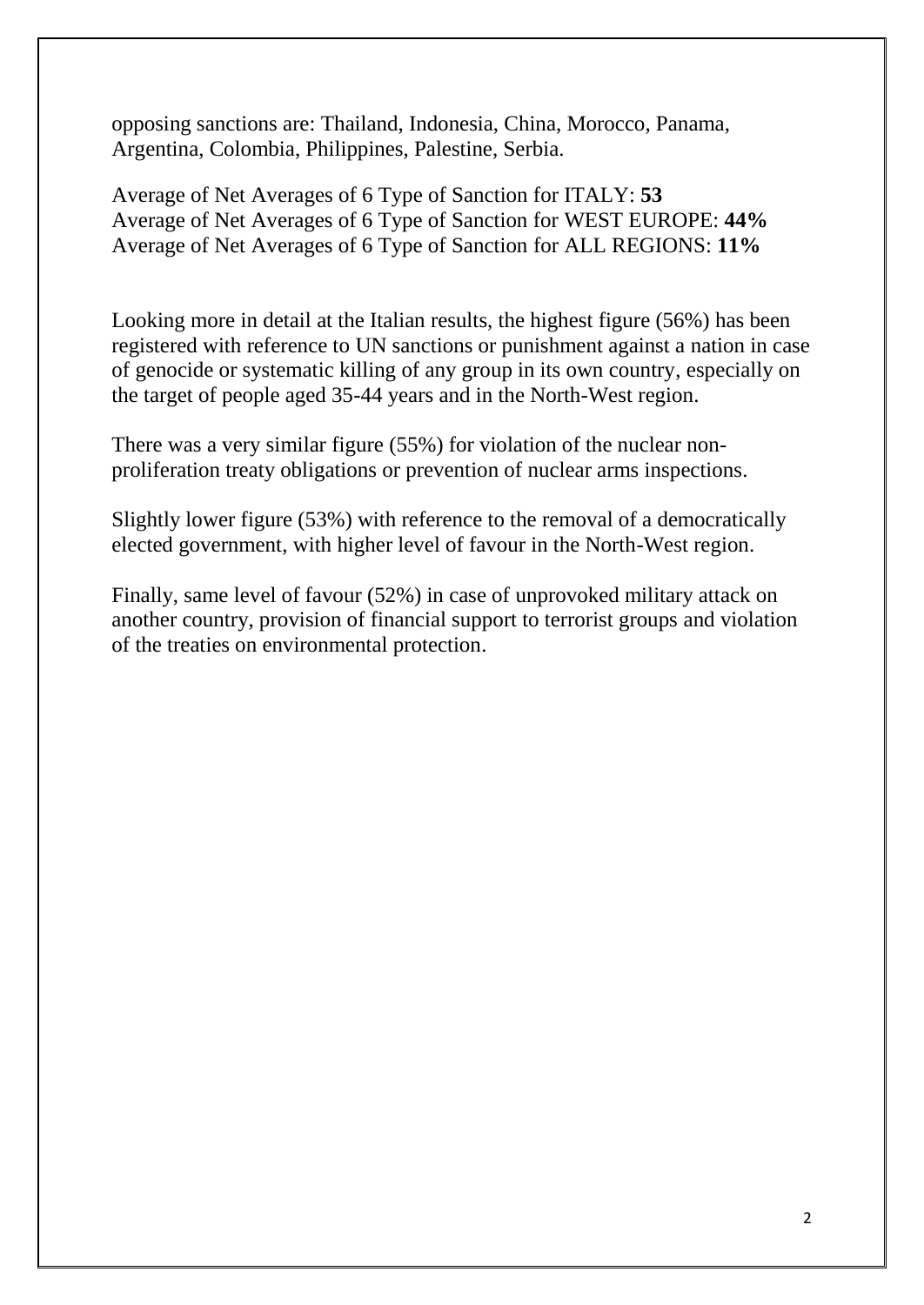# **COUNTRY-WISE (RANK ORDER RESULTS-HIGH TO LOW)**

### **GLOBAL PUBLIC OPINION ON LEGITIMACY OF INTERNATIONAL SANCTIONS (June 2015)**

**Q19.** Sometimes the United Nations (UN) imposes sanctions or punishments against a country by banning other countries to trade with certain individuals, groups or businesses in that country. For each of the following, do you strongly support, support, oppose or strongly oppose such punishment by the United Nations if a country?

|                                  |                       | <b>Average of Net Averages of 6 Type of Sanction</b> |  |  |  |  |  |
|----------------------------------|-----------------------|------------------------------------------------------|--|--|--|--|--|
| <b>Global average</b>            |                       | 11                                                   |  |  |  |  |  |
|                                  | Armenia               | 89                                                   |  |  |  |  |  |
|                                  | Korea, Rep (South)    | 77                                                   |  |  |  |  |  |
|                                  | Finland               | 68                                                   |  |  |  |  |  |
|                                  | Austria               | 66                                                   |  |  |  |  |  |
|                                  | Vietnam               | 64                                                   |  |  |  |  |  |
|                                  | Portugal              | 60                                                   |  |  |  |  |  |
|                                  | Lebanon               | 59                                                   |  |  |  |  |  |
|                                  | Italy                 | 53                                                   |  |  |  |  |  |
|                                  | Ukraine               | 53                                                   |  |  |  |  |  |
|                                  | Germany               | 51                                                   |  |  |  |  |  |
| Rank Order Results (High to Low) | Netherlands           | 51                                                   |  |  |  |  |  |
|                                  | Latvia                | 48                                                   |  |  |  |  |  |
|                                  | Iceland               | 48                                                   |  |  |  |  |  |
|                                  | Australia             | 48                                                   |  |  |  |  |  |
|                                  | Sweden                | 47                                                   |  |  |  |  |  |
|                                  | Fiji                  | 45                                                   |  |  |  |  |  |
|                                  | Canada                | 45                                                   |  |  |  |  |  |
|                                  | Czech Republic        | 44                                                   |  |  |  |  |  |
|                                  | Switzerland           | 43                                                   |  |  |  |  |  |
|                                  | Ireland               | 42                                                   |  |  |  |  |  |
|                                  | Bulgaria              | 41                                                   |  |  |  |  |  |
|                                  | India                 | 40                                                   |  |  |  |  |  |
|                                  | Kenya                 | 39                                                   |  |  |  |  |  |
|                                  | Turkey                | 39                                                   |  |  |  |  |  |
|                                  | Nigeria               | 39                                                   |  |  |  |  |  |
|                                  | <b>United Kingdom</b> | 39                                                   |  |  |  |  |  |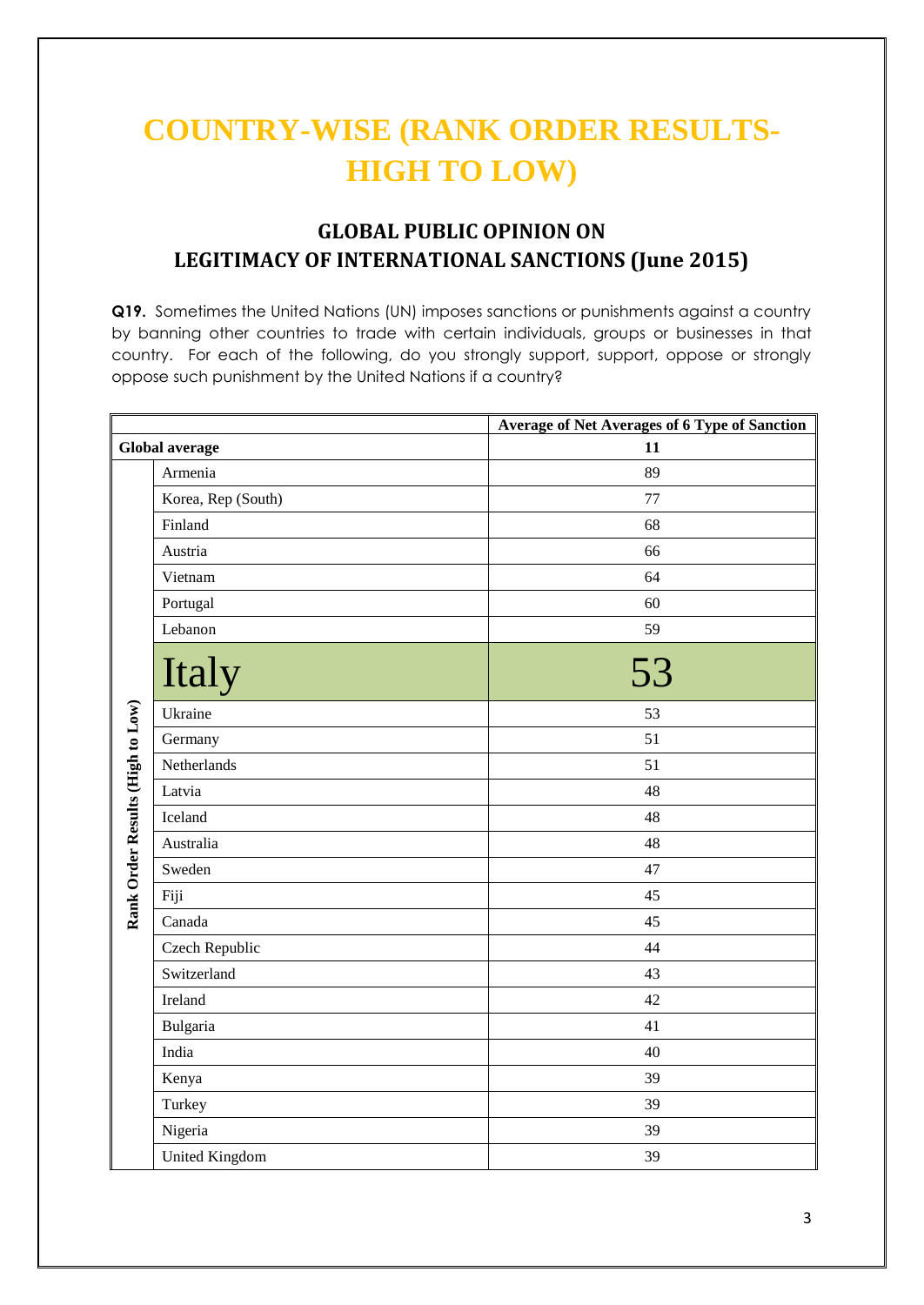| <b>United States</b><br>35<br>Bangladesh<br>34<br>Kazakhstan<br>31<br>Mexico<br>30<br>Belgium<br>30<br>Ecuador<br>29<br>Greece<br>27<br>Japan<br>26<br>Poland<br>26<br>Afghanistan<br>26<br>Bosnia and Herzegovina<br>25<br>Pakistan<br>25<br><b>Brazil</b><br>24<br>Algeria<br>24<br><b>Russian Federation</b><br>23<br>France<br>21<br>21<br>Peru<br>Hong Kong<br>20<br>Romania<br>17<br>Malaysia<br>14<br>Kosovo<br>$\overline{9}$<br>Georgia<br>$8\,$<br>Macedonia<br>$\boldsymbol{0}$<br>South Africa<br>$-3$<br>Serbia<br>$-5$<br>Palestinian territories (West Bank and Gaza)<br>$-11$<br>Philippines<br>$-12$<br>Colombia<br>$-15$<br>Argentina<br>$-16$<br>Panama<br>$-16$<br>Morocco<br>$-25$<br>China<br>$-39$<br>Indonesia<br>$-46$<br>Thailand<br>$-52$ | Spain | 38 |
|----------------------------------------------------------------------------------------------------------------------------------------------------------------------------------------------------------------------------------------------------------------------------------------------------------------------------------------------------------------------------------------------------------------------------------------------------------------------------------------------------------------------------------------------------------------------------------------------------------------------------------------------------------------------------------------------------------------------------------------------------------------------|-------|----|
|                                                                                                                                                                                                                                                                                                                                                                                                                                                                                                                                                                                                                                                                                                                                                                      |       |    |
|                                                                                                                                                                                                                                                                                                                                                                                                                                                                                                                                                                                                                                                                                                                                                                      |       |    |
|                                                                                                                                                                                                                                                                                                                                                                                                                                                                                                                                                                                                                                                                                                                                                                      |       |    |
|                                                                                                                                                                                                                                                                                                                                                                                                                                                                                                                                                                                                                                                                                                                                                                      |       |    |
|                                                                                                                                                                                                                                                                                                                                                                                                                                                                                                                                                                                                                                                                                                                                                                      |       |    |
|                                                                                                                                                                                                                                                                                                                                                                                                                                                                                                                                                                                                                                                                                                                                                                      |       |    |
|                                                                                                                                                                                                                                                                                                                                                                                                                                                                                                                                                                                                                                                                                                                                                                      |       |    |
|                                                                                                                                                                                                                                                                                                                                                                                                                                                                                                                                                                                                                                                                                                                                                                      |       |    |
|                                                                                                                                                                                                                                                                                                                                                                                                                                                                                                                                                                                                                                                                                                                                                                      |       |    |
|                                                                                                                                                                                                                                                                                                                                                                                                                                                                                                                                                                                                                                                                                                                                                                      |       |    |
|                                                                                                                                                                                                                                                                                                                                                                                                                                                                                                                                                                                                                                                                                                                                                                      |       |    |
|                                                                                                                                                                                                                                                                                                                                                                                                                                                                                                                                                                                                                                                                                                                                                                      |       |    |
|                                                                                                                                                                                                                                                                                                                                                                                                                                                                                                                                                                                                                                                                                                                                                                      |       |    |
|                                                                                                                                                                                                                                                                                                                                                                                                                                                                                                                                                                                                                                                                                                                                                                      |       |    |
|                                                                                                                                                                                                                                                                                                                                                                                                                                                                                                                                                                                                                                                                                                                                                                      |       |    |
|                                                                                                                                                                                                                                                                                                                                                                                                                                                                                                                                                                                                                                                                                                                                                                      |       |    |
|                                                                                                                                                                                                                                                                                                                                                                                                                                                                                                                                                                                                                                                                                                                                                                      |       |    |
|                                                                                                                                                                                                                                                                                                                                                                                                                                                                                                                                                                                                                                                                                                                                                                      |       |    |
|                                                                                                                                                                                                                                                                                                                                                                                                                                                                                                                                                                                                                                                                                                                                                                      |       |    |
|                                                                                                                                                                                                                                                                                                                                                                                                                                                                                                                                                                                                                                                                                                                                                                      |       |    |
|                                                                                                                                                                                                                                                                                                                                                                                                                                                                                                                                                                                                                                                                                                                                                                      |       |    |
|                                                                                                                                                                                                                                                                                                                                                                                                                                                                                                                                                                                                                                                                                                                                                                      |       |    |
|                                                                                                                                                                                                                                                                                                                                                                                                                                                                                                                                                                                                                                                                                                                                                                      |       |    |
|                                                                                                                                                                                                                                                                                                                                                                                                                                                                                                                                                                                                                                                                                                                                                                      |       |    |
|                                                                                                                                                                                                                                                                                                                                                                                                                                                                                                                                                                                                                                                                                                                                                                      |       |    |
|                                                                                                                                                                                                                                                                                                                                                                                                                                                                                                                                                                                                                                                                                                                                                                      |       |    |
|                                                                                                                                                                                                                                                                                                                                                                                                                                                                                                                                                                                                                                                                                                                                                                      |       |    |
|                                                                                                                                                                                                                                                                                                                                                                                                                                                                                                                                                                                                                                                                                                                                                                      |       |    |
|                                                                                                                                                                                                                                                                                                                                                                                                                                                                                                                                                                                                                                                                                                                                                                      |       |    |
|                                                                                                                                                                                                                                                                                                                                                                                                                                                                                                                                                                                                                                                                                                                                                                      |       |    |
|                                                                                                                                                                                                                                                                                                                                                                                                                                                                                                                                                                                                                                                                                                                                                                      |       |    |
|                                                                                                                                                                                                                                                                                                                                                                                                                                                                                                                                                                                                                                                                                                                                                                      |       |    |
|                                                                                                                                                                                                                                                                                                                                                                                                                                                                                                                                                                                                                                                                                                                                                                      |       |    |
|                                                                                                                                                                                                                                                                                                                                                                                                                                                                                                                                                                                                                                                                                                                                                                      |       |    |

**Weighted according to total national population of each country in the sample SOURCE: WIN Gallup International Annual Global Poll/ EOY, December 2014**